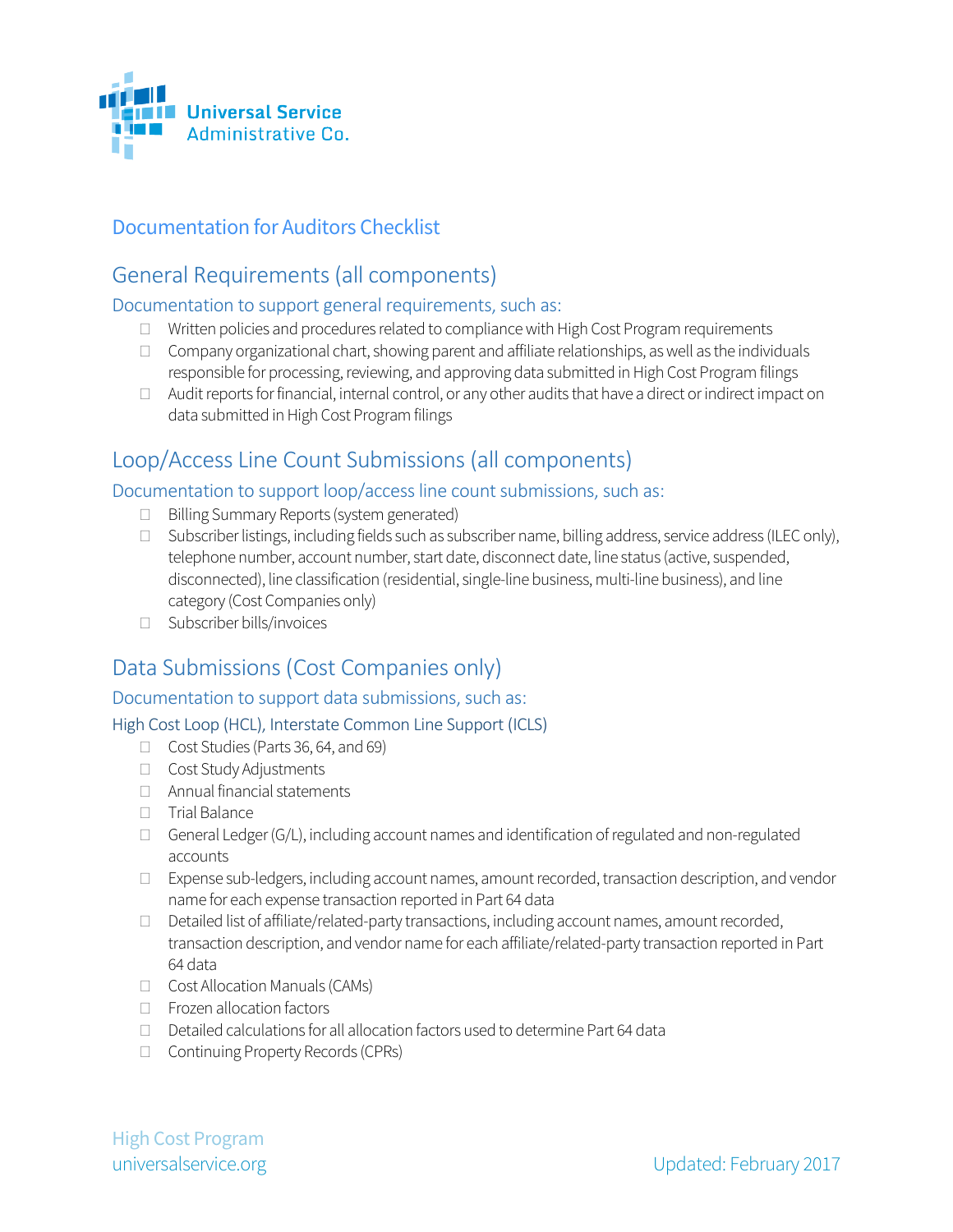

- $\Box$  Schedules to demonstrate the clearing of overhead amounts in accounts 6110, 6112, 6113, 6114, 6512, 6534, and 6535 to construction and/or plant-specific operations expense accounts based on direct labor hours
- $\Box$  Power and common spread calculation worksheet
- $\Box$  Cash working capital calculation worksheet
- Depreciation schedules
- $\Box$  Net non-current and current deferred operating income taxes calculation worksheet
- $\Box$  Payroll distribution reports for payroll expense, including list of employees included in the payroll expense
- $\Box$  Local exchange tariff (or pricing list if no local exchange tariff)
- D Documents (e.g., invoices, payroll register, timesheets, work orders, etc.) supporting the data submitted in High Cost Program filings

#### Interstate Common Line Support (ICLS)

- □ 24 Month Latest View (EC2060-L)
- □ EC Review Form (Form 509 Data)
- $\Box$  Schedule of uncollectible subscriber line charge amounts

### Connect American Fund Intercarrier Compensation (CAF ICC)

- D Documentation to support Access Recovery Charge (ARC) projection and true-up
- $\Box$  Local exchange tariff (or pricing list if no local exchange tariff)

### Safety Valve Support (SVS)

□ Qualification letter for any SVS disbursements received

## Data Submissions (Average Schedule Companies only)

### Documentation to support data submissions, such as:

### High Cost Loop (HCL)

- $\Box$  Same requirements as access line count submissions listed above
- $\Box$  Local exchange tariff (or pricing list if no local exchange tariff)

#### Interstate Common Line Support (ICLS)

- □ 24 Month Latest View (AS2060-L)
- □ 25 Month Latest View (AS3060-L)
- EC Review Form (Form 509 Data)
- $\Box$  Schedule of uncollectible subscriber line charge amounts
- $\Box$  General ledger (G/L), including account names and identification of the accounts with subscriber line charge revenue, line port revenue, and special access surcharge revenue
- □ Carrier Access Billing Summary (CABS) billing report and bills/invoices to support Minutes of Use (MOUs) reported

High Cost Program